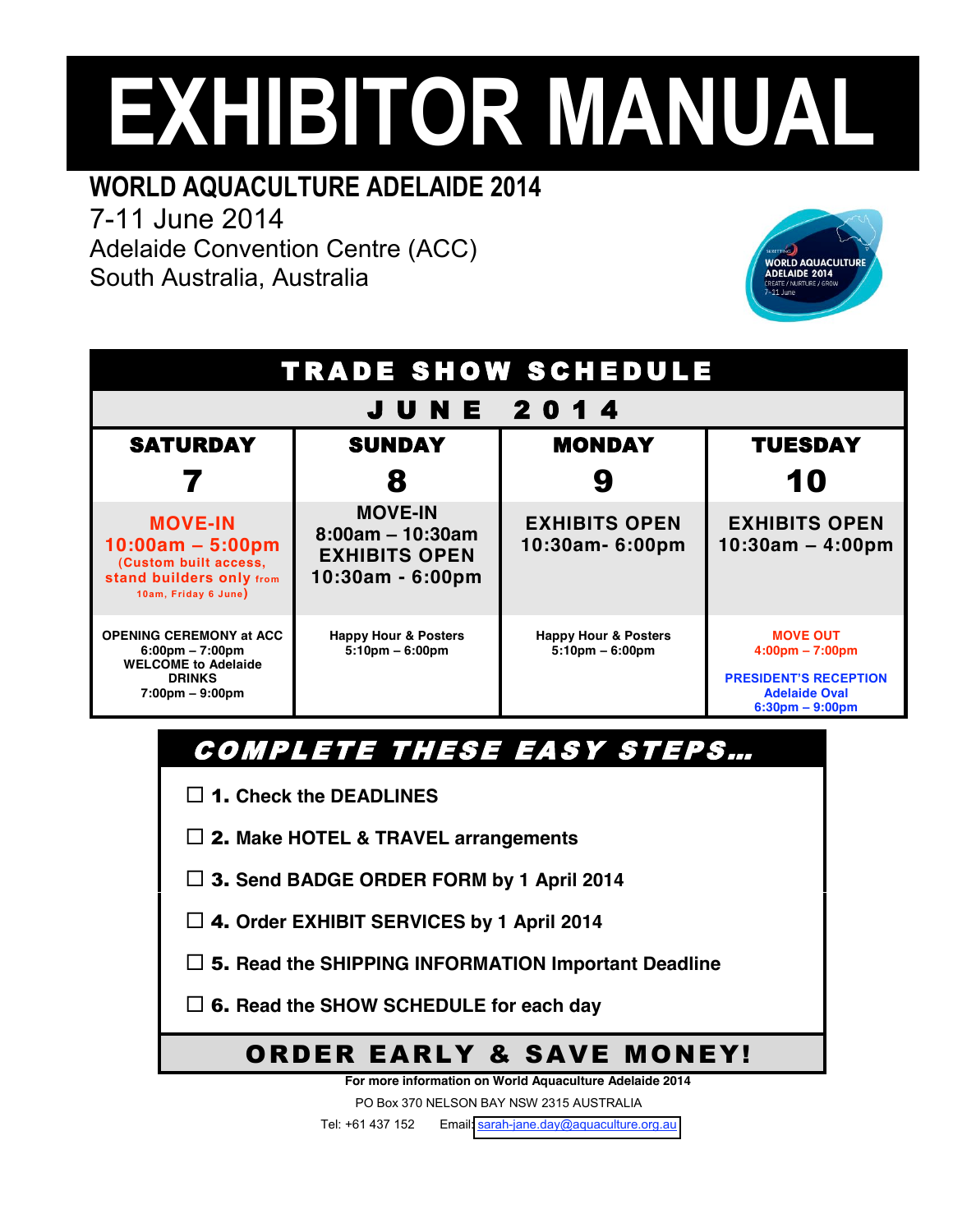# WELCOME

#### Thank you for participating in **WORLD AQUACULTURE ADELAIDE 2014!**

This manual will help you prepare everything you need for your booth so that when the exhibit doors open, you are ready to do business!

# **C O N T E N T S**

#### **"URGENT! Action Required"**

- Deadlines
- □ Badge Order Form
- □ Add-On Registration Form

#### **1. GENERAL INFORMATION & TRAVEL**

- **Trade Show Schedule**
- □ Advertising and Sponsorship
- **Exhibition Floor Plan**
- **Hotels, Air Travel, Tours**
- □ Airport Transportation

#### **2. EXHIBIT SERVICES**

- □ General Shipping Guidelines
- $\Box$  Introduction to Exhibit Services
- □ Agility Fairs & Events Shipping Information/Forms
- □ Adelaide Expo Hire Information/Forms
- □ Adelaide Convention Centre Information/Forms
- $\Box$  Security, Business Centre, Messages
- **Exhibitor Tips**

#### **3. RULES & REGULATIONS**

- General Rules & Regulations
- $\Box$  Requirement of Liability Insurance

IMPORTANT – PLEASE NOTE ALL PRICES IN THIS MANUAL ARE SHOWN IN AUSTRALIAN DOLLARS (AUD).

*Questions?*

**World Aquaculture Adelaide 2014 Conference Coordinator Tel +61 437 152 234 Email: [sarah-jane.day@aquaculture.org.au](mailto:sarah-jane.day@aquaculture.org.au)**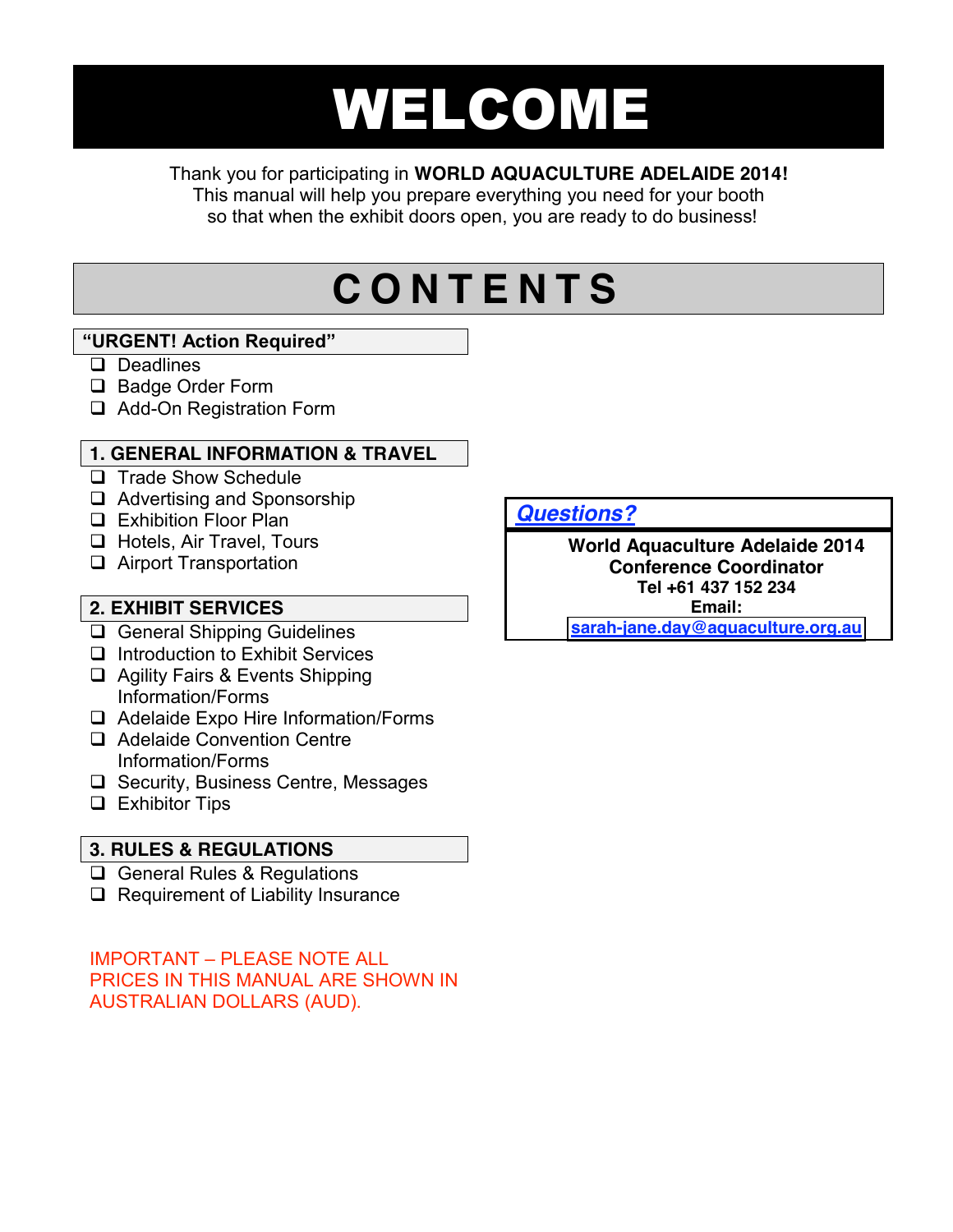# URGENT! Action Required

#### **DEADLINES**

#### **NOW**

Check your booth configuration against Adelaide Convention Centre, Rules & Regulations

Book Travel and Accommodation

Check Advertising & Sponsorship Opportunities

| $\Box$ 1 Mar 2014 | Final Booth Payment Due                                                   |
|-------------------|---------------------------------------------------------------------------|
| $\Box$ 1 Apr 2014 | Order Badges - see Badge Order Form                                       |
| $\Box$ 1 Apr 2014 | Deadline for all Exhibition Hire                                          |
| $\Box$ 1 May 2012 | Direct shipments to Exhibit Site (ACC) can arrive from Friday 6 June 2014 |

#### *Each booth comes with:*

**Walls on 3 sides, 2 Full Conference Registrations, 5 Trade Show Only Passes\* Spotlights, Electricity, 2 Chairs & 1 Table, Fascia Identification Sign**  *The Exhibit Hall is carpeted* 

*\*Please note - Trade Show Passes include entry into the Exhibit Hall only.*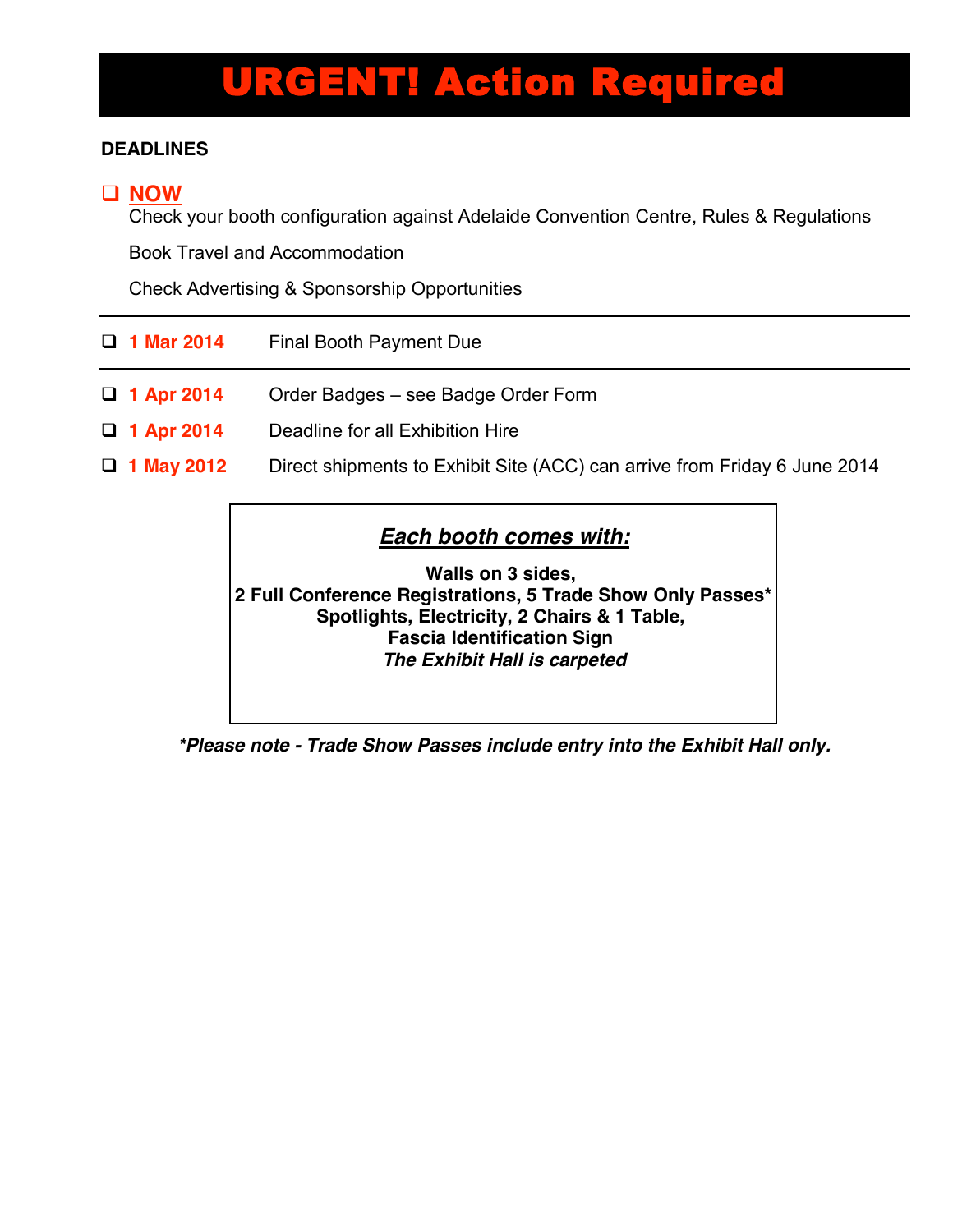# BADGE ORDER FORM

 Please fill out this form to register your company personnel & send in ASAP **email to: [sarah-jane.day@aquaculture.org.au](mailto:sarah-jane.day@aquaculture.org.au)**

*Free with each booth:* **2 FULL CONFERENCE** Registrations & **5 TRADE SHOW ONLY** Passes

- **FULL CONFERENCE** registration includes: admittance to Sessions, Receptions, Trade Show & conference materials
- **TRADE SHOW ONLY** registration includes: admittance to the Exhibition Hall **only**

#### **Deadline: 1 APRIL 2014 WORLD AQUACULTURE ADELAIDE 2014**

#### **All badges will be available to pick up onsite at the Exhibitor Check-in desk at Registration starting on Saturday 7 June from 10:00am**

 **\_\_\_\_\_\_\_\_\_\_\_\_\_\_\_\_\_\_\_\_\_\_\_\_\_\_\_\_\_\_\_\_\_\_\_\_\_\_\_\_\_\_\_\_\_\_\_\_\_\_\_\_\_\_\_\_\_\_\_\_\_\_\_\_\_\_\_\_\_\_\_\_\_\_\_\_\_** 

**COMPANY NAME (as it will appear on booth fascia identification sign)**

*Use one form per booth number please.*  **BOOTH #\_\_\_\_\_\_\_\_\_\_** *Duplicate this form if your company has more than one booth.*

| 2 Free FULL CONFERENCE Registrations Please print |      |                | (Titles will not be used on badges) |
|---------------------------------------------------|------|----------------|-------------------------------------|
| <b>Full Conference</b><br>Name #1                 | City |                |                                     |
| Company<br>Address                                |      | St/Prov        | Country                             |
|                                                   |      |                |                                     |
| Email                                             |      |                |                                     |
| Full Conference<br>Name #2                        | City |                |                                     |
| Company<br>Address_                               |      | <b>St/Prov</b> | Country                             |
|                                                   |      |                |                                     |
| Email                                             |      |                |                                     |
|                                                   |      |                |                                     |

| 5 Free TRADE SHOW ONLY Badges Do not duplicate FULL CONFERENCE names above                                                                                       |  |  |  |
|------------------------------------------------------------------------------------------------------------------------------------------------------------------|--|--|--|
| <b>Tradeshow Only</b>                                                                                                                                            |  |  |  |
|                                                                                                                                                                  |  |  |  |
|                                                                                                                                                                  |  |  |  |
| Email<br><b>Tradeshow Only</b>                                                                                                                                   |  |  |  |
|                                                                                                                                                                  |  |  |  |
|                                                                                                                                                                  |  |  |  |
|                                                                                                                                                                  |  |  |  |
|                                                                                                                                                                  |  |  |  |
|                                                                                                                                                                  |  |  |  |
| Additional FULL CONFERENCE or TRADE SHOW registrations can be purchased with the "ADD-ON Registration" Form.<br><b>PLEASE MAKE COPIES OF THIS FORM AS NEEDED</b> |  |  |  |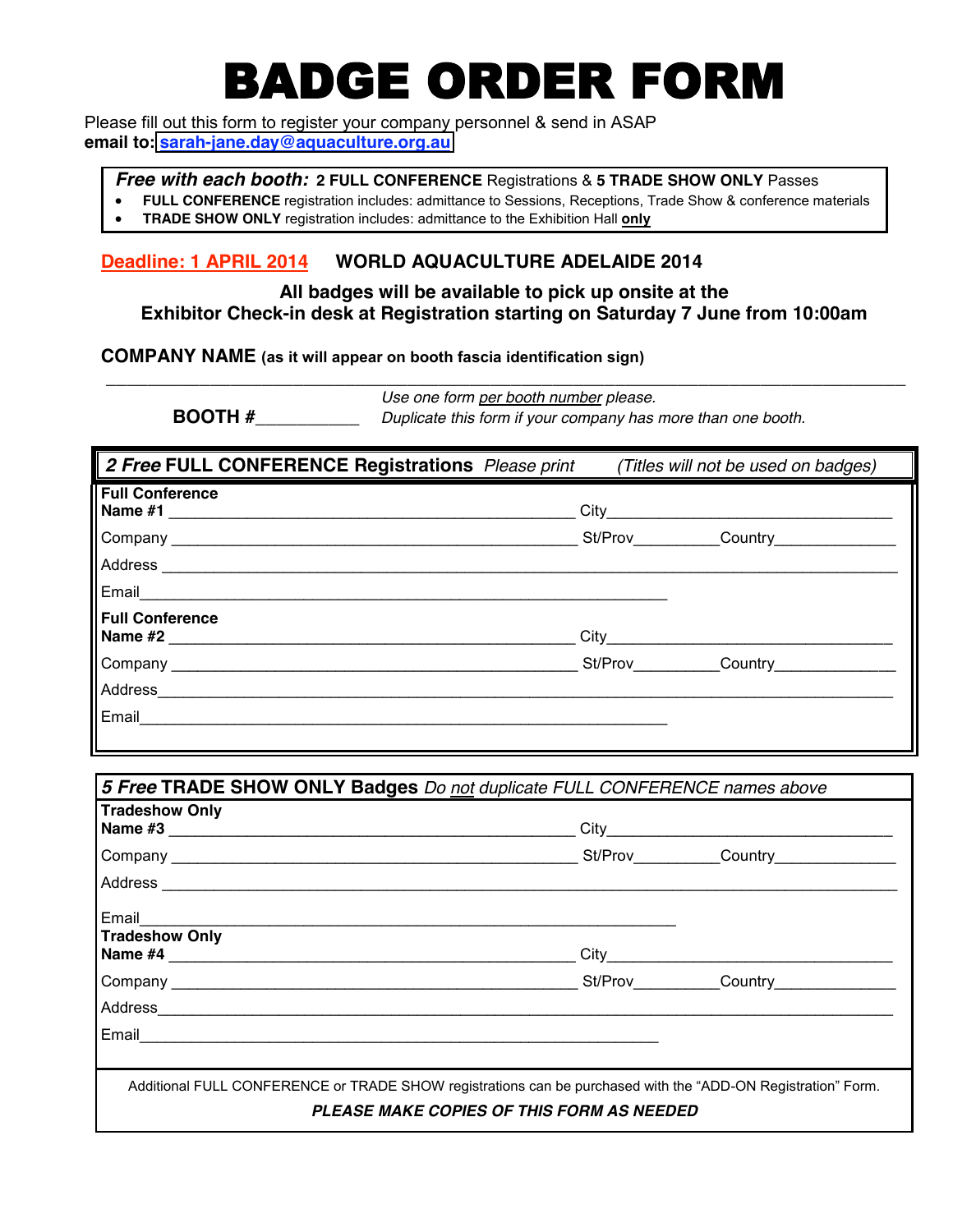# ADD-ON REGISTRATION Only

Please fill out this form to register your company personnel & **email to: [sarah-jane.day@aquaculture.org.au](mailto:sarah-jane.day@aquaculture.org.au)** Use this form ONLY to register personnel IN ADDITION TO those listed on the BADGE ORDER FORM.

- **FULL CONFERENCE: AUD\$595.00 /person** (other than the 2 FREE that are complimentary with each booth)
- **TRADE SHOW ONLY: AUD\$30.00 /person** (other than the 5 FREE that are complimentary with each booth)

**Deadline: 1 APRIL 2014 WORLD AQUACULTURE ADELAIDE 2014**

**All badges will be available to pick up onsite at the Exhibitor Check-in desk at Registration starting on Saturday 7 June from 10:00am**

#### **COMPANY NAME\_\_\_\_\_\_\_\_\_\_\_\_\_\_\_\_\_\_\_\_\_\_\_\_\_\_\_\_\_\_\_\_\_\_\_\_\_\_\_\_\_\_\_\_\_\_\_\_\_\_\_\_\_\_\_\_\_\_\_\_\_**

| <b>BOOTH#</b>                                                                                                           |                   |  |  |                                                        |                                                                                                                                                                                                                                |
|-------------------------------------------------------------------------------------------------------------------------|-------------------|--|--|--------------------------------------------------------|--------------------------------------------------------------------------------------------------------------------------------------------------------------------------------------------------------------------------------|
| Please check (tick) $\boxtimes$ the type of badge required and include the correct payment.                             |                   |  |  |                                                        |                                                                                                                                                                                                                                |
| Make cheques payable to NAC Australasia Aquaculture or include complete credit card information here:                   |                   |  |  |                                                        |                                                                                                                                                                                                                                |
| $\Box$ VISA<br>$\Box$ MC                                                                                                |                   |  |  | $\Box$ AMEX $\Box$ DINERS Credit Card Security # (CCV) |                                                                                                                                                                                                                                |
|                                                                                                                         |                   |  |  |                                                        |                                                                                                                                                                                                                                |
|                                                                                                                         |                   |  |  |                                                        |                                                                                                                                                                                                                                |
| Do not fill out this form if you have already filled out the Badge Order Form. This form is for additional badges ONLY. |                   |  |  |                                                        |                                                                                                                                                                                                                                |
| $\Box$ FULL CONFERENCE                                                                                                  | AUD\$595.00       |  |  |                                                        |                                                                                                                                                                                                                                |
| $\Box$ TRADE SHOW ONLY                                                                                                  | AUD\$30.00        |  |  |                                                        |                                                                                                                                                                                                                                |
|                                                                                                                         |                   |  |  |                                                        |                                                                                                                                                                                                                                |
|                                                                                                                         |                   |  |  |                                                        |                                                                                                                                                                                                                                |
| $\Box$ FULL CONFERENCE                                                                                                  | AUD\$595.00       |  |  |                                                        |                                                                                                                                                                                                                                |
| $\Box$ TRADE SHOW ONLY                                                                                                  | <b>AUD\$30.00</b> |  |  |                                                        |                                                                                                                                                                                                                                |
|                                                                                                                         |                   |  |  |                                                        |                                                                                                                                                                                                                                |
| $\square$ FULL CONFERENCE                                                                                               | AUD\$595.00       |  |  |                                                        |                                                                                                                                                                                                                                |
|                                                                                                                         |                   |  |  |                                                        |                                                                                                                                                                                                                                |
| $\Box$ TRADE SHOW ONLY                                                                                                  | <b>AUD\$30.00</b> |  |  |                                                        |                                                                                                                                                                                                                                |
|                                                                                                                         |                   |  |  |                                                        | City Current Country Country Country Country Country Country Country Country Country Country Country Country Country Country Country Country Country Country Country Country Country Country Country Country Country Country C |
| $\Box$ FULL CONFERENCE                                                                                                  |                   |  |  |                                                        |                                                                                                                                                                                                                                |
|                                                                                                                         | AUD\$595.00       |  |  |                                                        |                                                                                                                                                                                                                                |
| $\Box$ TRADE SHOW ONLY                                                                                                  | <b>AUD\$30.00</b> |  |  |                                                        |                                                                                                                                                                                                                                |
|                                                                                                                         |                   |  |  |                                                        |                                                                                                                                                                                                                                |
| $\Box$ FULL CONFERENCE                                                                                                  | AUD\$595.00       |  |  |                                                        |                                                                                                                                                                                                                                |
| $\Box$ TRADE SHOW ONLY                                                                                                  | <b>AUD\$30.00</b> |  |  |                                                        |                                                                                                                                                                                                                                |
|                                                                                                                         |                   |  |  |                                                        |                                                                                                                                                                                                                                |
|                                                                                                                         |                   |  |  |                                                        |                                                                                                                                                                                                                                |
| <b>PLEASE MAKE COPIES OF THIS FORM AS NEEDED</b>                                                                        |                   |  |  |                                                        |                                                                                                                                                                                                                                |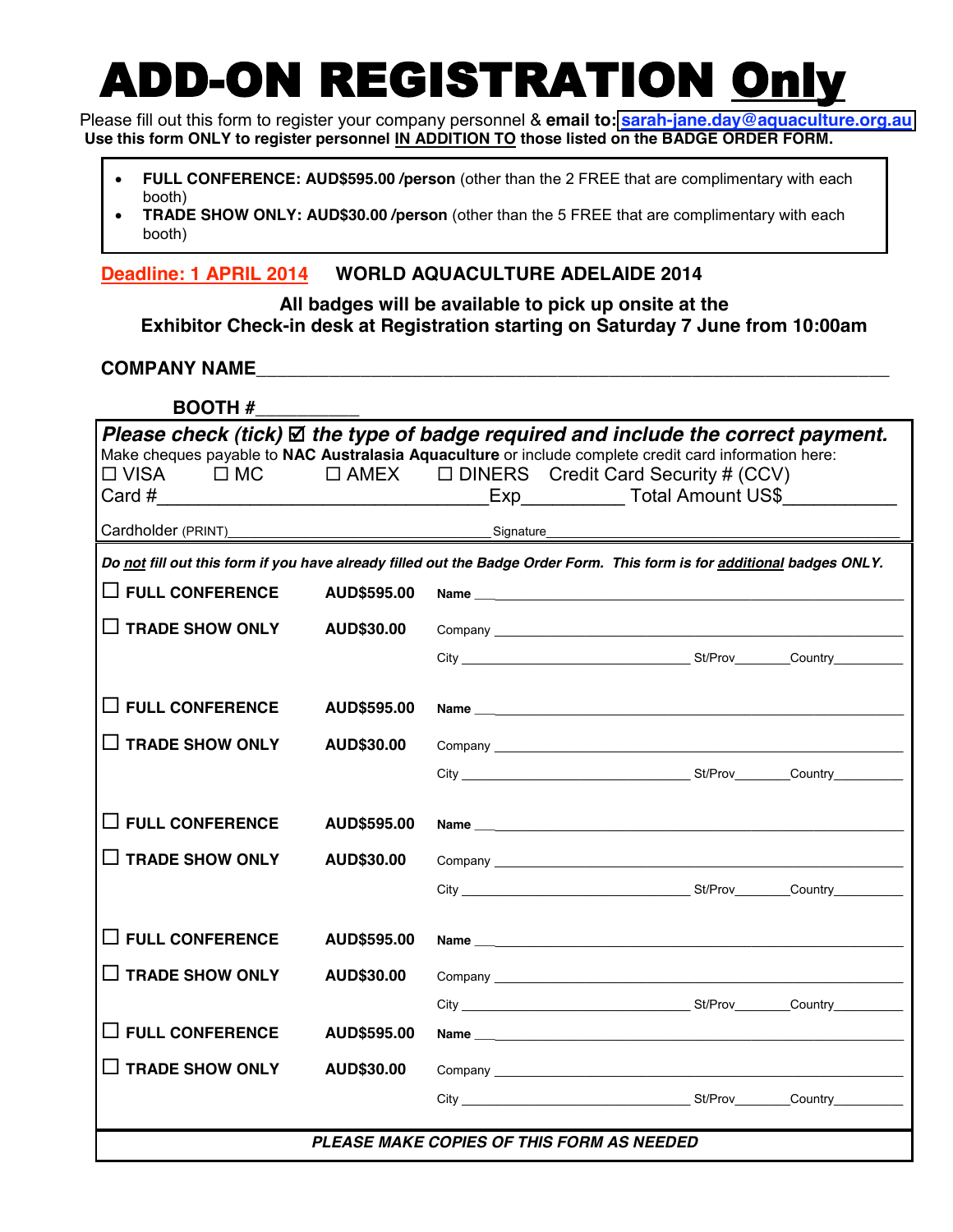# **SCHEDULE**

| <b>TRADE SHOW SCHEDULE</b>                                                                                                                              |                                                                                      |                                                                                                            |                                                         |                                                          |                                                                                                                                   |                                           |
|---------------------------------------------------------------------------------------------------------------------------------------------------------|--------------------------------------------------------------------------------------|------------------------------------------------------------------------------------------------------------|---------------------------------------------------------|----------------------------------------------------------|-----------------------------------------------------------------------------------------------------------------------------------|-------------------------------------------|
| JUNE<br>2014                                                                                                                                            |                                                                                      |                                                                                                            |                                                         |                                                          |                                                                                                                                   |                                           |
| <b>SATURDAY</b>                                                                                                                                         | <b>SUNDAY</b>                                                                        |                                                                                                            | <b>MONDAY</b>                                           |                                                          | <b>TUESDAY</b>                                                                                                                    |                                           |
|                                                                                                                                                         |                                                                                      | 8                                                                                                          | 9                                                       |                                                          | 10                                                                                                                                |                                           |
| <b>MOVE-IN</b><br>$10:00am - 5:00pm$<br>(Custom built access,<br><b>stand builders only from</b><br>10am, Friday 6 June)                                | <b>MOVE-IN</b><br>$8:00am - 10:30am$<br><b>EXHIBITS OPEN</b><br>10:30am - 6:00pm     |                                                                                                            | <b>EXHIBITS OPEN</b><br>10:30am- 6:00pm                 |                                                          | <b>EXHIBITS OPEN</b><br>$10:30am - 4:00pm$                                                                                        |                                           |
| <b>OPENING CEREMONY at ACC</b><br>$6:00 \text{pm} - 7:00 \text{pm}$<br><b>WELCOME to Adelaide</b><br><b>DRINKS</b><br>$7:00 \text{pm} - 9:00 \text{pm}$ | <b>Happy Hour &amp; Posters</b><br>$5:10$ pm $-6:00$ pm                              |                                                                                                            | <b>Happy Hour &amp; Posters</b><br>$5:10$ pm $-6:00$ pm |                                                          | <b>MOVE OUT</b><br>$4:00 \text{pm} - 7:00 \text{pm}$<br><b>PRESIDENT'S RECEPTION</b><br><b>Adelaide Oval</b><br>$6:30pm - 9:00pm$ |                                           |
|                                                                                                                                                         |                                                                                      |                                                                                                            |                                                         |                                                          |                                                                                                                                   |                                           |
| <b>SATURDAY, June 7</b>                                                                                                                                 | <b>Registration Open</b><br>EXHIBITOR MOVE-IN<br>Opening<br><b>Welcome Reception</b> |                                                                                                            |                                                         | $10:00 -$<br>10:00<br>18:00<br>$19:00 -$                 |                                                                                                                                   | 17:00<br>17:00<br>19:00<br>21:00          |
| <b>SUNDAY, June 8</b>                                                                                                                                   |                                                                                      | <b>EXHIBITOR MOVE-IN</b><br>Opening & Plenary<br><b>TRADE SHOW OPEN</b>                                    |                                                         | 8:30<br>8:30<br>10:30                                    | $\sim$                                                                                                                            | 10:30<br>10:00<br>18:00                   |
|                                                                                                                                                         |                                                                                      | <b>Refreshment Break</b><br><b>Sessions</b><br>Lunch (on your own)<br><b>HAPPY HOUR</b>                    |                                                         | 10:30<br>$11:20 -$<br>12:50<br>17:10                     |                                                                                                                                   | 11:20<br>17:10<br>14:30<br>18:00          |
| <b>MONDAY, June 9</b>                                                                                                                                   |                                                                                      | <b>Sessions</b><br>TRADE SHOW OPEN<br><b>Refreshment Break</b><br>Lunch (on your own)<br><b>HAPPY HOUR</b> |                                                         | 9:00<br>$10:30 -$<br>$10:40 -$<br>$12:50 -$<br>$17:10 -$ | $\overline{\phantom{a}}$                                                                                                          | 17:20<br>18:00<br>11:10<br>14:30<br>18:00 |
| <b>TUESDAY, June 10</b>                                                                                                                                 |                                                                                      | <b>Sessions</b><br>TRADE SHOW OPEN<br><b>Refreshment Break</b>                                             |                                                         | 9:00<br>10:30<br>$10:40 -$                               | $\blacksquare$                                                                                                                    | 17:20<br>16:00<br>11:10                   |
| <i><b>*No exhibitor may begin</b></i><br>dismantling their exhibit<br>until the show closes at<br>16:00                                                 |                                                                                      | Lunch (on your own)<br><b>Refreshment Break</b><br>EXHIBITOR MOVE-OUT<br><b>President's Reception</b>      |                                                         | $12:30 -$<br>$15:20 -$<br>$16:00 -$<br>$18:30 -$         |                                                                                                                                   | 14:00<br>15:40<br>19:00<br>21:00          |
| <b>WEDNESDAY, June 11</b>                                                                                                                               |                                                                                      | Sessions only – No tradeshow                                                                               |                                                         |                                                          |                                                                                                                                   |                                           |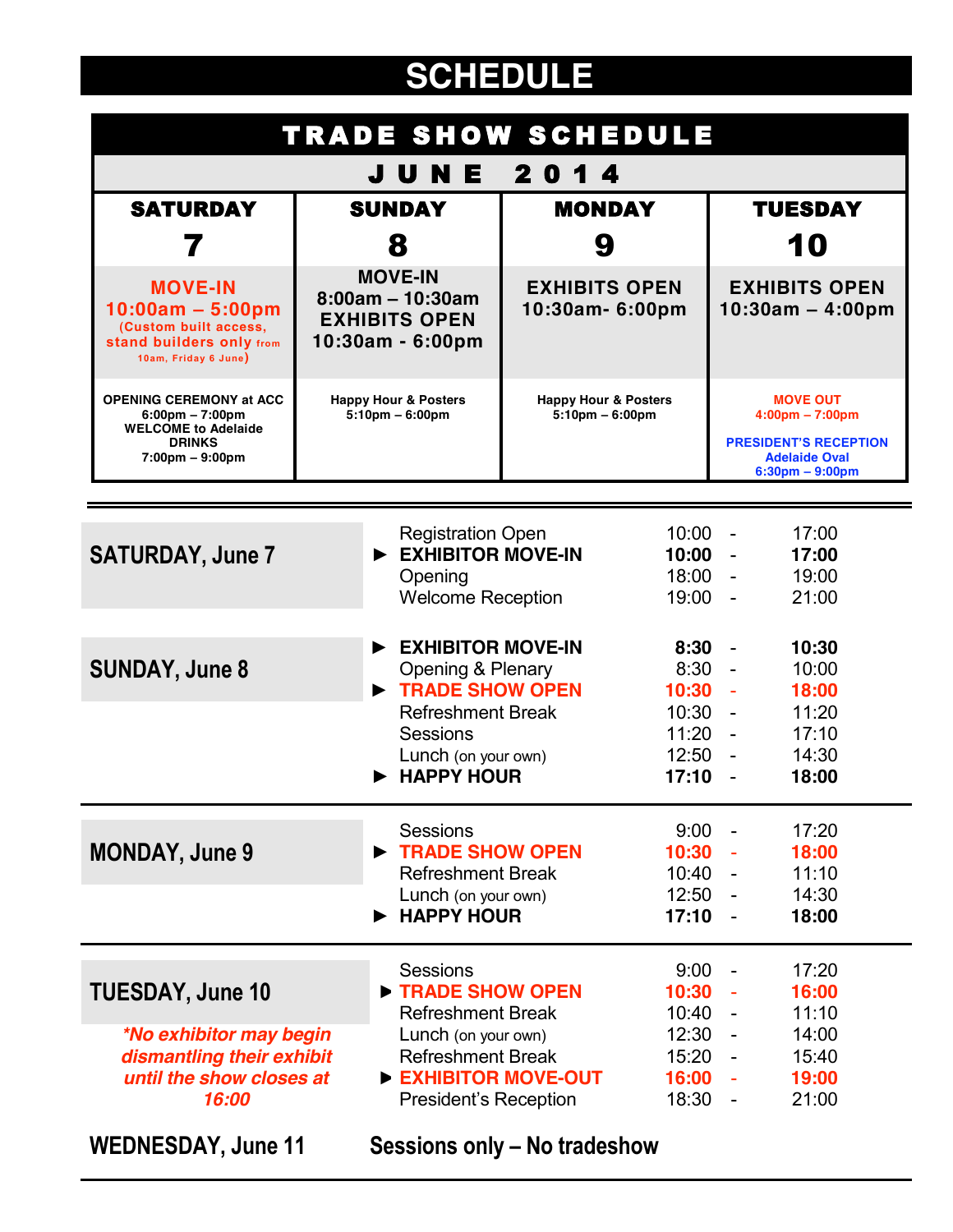### **WAA14 PROGRAM ADS - Reserve Space Now!**

A limited amount of advertising space is now available for the **World Aquaculture 2014 Program**. Program ads are an effective way to increase your company's success on and off the show floor as buyers refer to this directory all year. Show attendees refer to the directory constantly during the conference and an effective ad will increase your visibility tremendously!

The ads will be interspersed throughout the directory. Specifications for the ads are as follows: **Ad sizes:** 

#### **Print-ready**

Full page (188mm high x 134 mm wide) - AUD550 Half page (90mm high x 134mm wide) - AUD330

**Specifications:** The directory ads will be printed in greyscale only, 300dpi at 100%, no bleeds. Please supply ad copy in electronic format; we accept finished artwork in the following digital formats: PDF, TIF, EPS, PSD in either MAC or PC formats. Email your artwork to [sarah-jane.day@aquaculture.org.au.](mailto:sarah-jane.day@aquaculture.org.au)

**Position:** Will be at the discretion of World Aquaculture Adelaide 2014.

**Deadlines:** Place ad order (insertion order) **1 March 2014.**

Camera-ready copy must be received **by 10 March 2014**.

**Payment:** Total amount due with insertion order.

### SPONSORSHIP OPPORTUNITIES - Call Now!

Your company can gain valuable exposure as the sponsor of a Conference event. *Sponsorship can be shared with another company.* 

#### **The following opportunities are still available:**

| <b>Welcome to Adelaide Drinks</b>                                                                         | <b>Satchel Inserts</b>     | <b>Networking Event</b> |  |  |
|-----------------------------------------------------------------------------------------------------------|----------------------------|-------------------------|--|--|
| <b>Happy Hours/Posters</b>                                                                                | <b>Session Sponsorship</b> |                         |  |  |
| Please contact Mario@marevent.com for sponorship.                                                         |                            |                         |  |  |
| <b>Nes, I would like to run a Directory Ad.</b> Ad size: Full Page Half Page                              |                            |                         |  |  |
| Yes, I would like to sponsor an event at the show:<br>I am interested in the opportunities circled above. |                            |                         |  |  |
|                                                                                                           |                            |                         |  |  |
|                                                                                                           |                            |                         |  |  |
|                                                                                                           |                            |                         |  |  |

*Return this form to:* **[sarah-jane.day@aquaculture.org.au](mailto:sarah-jane.day@aquaculture.org.au)**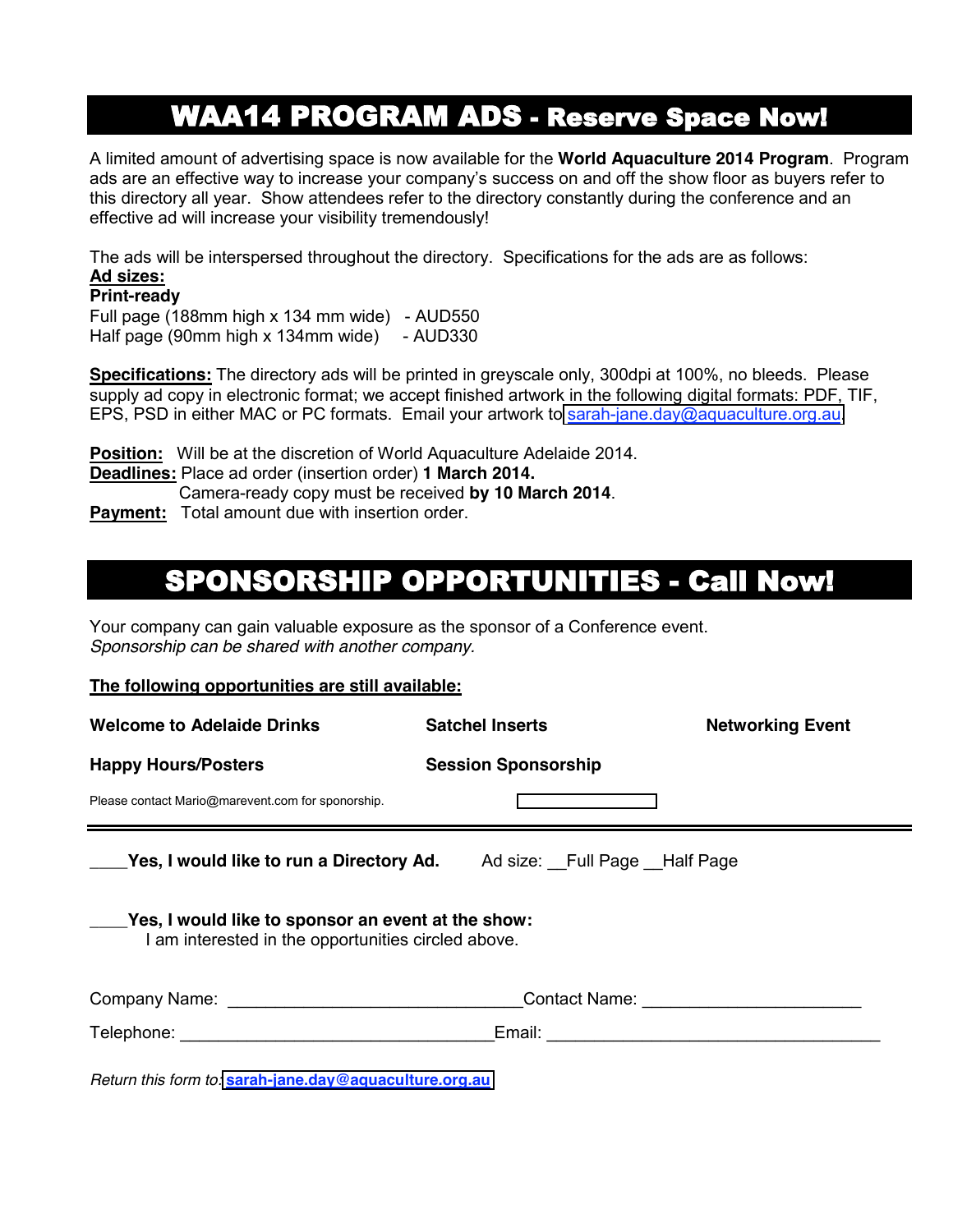## CLIENT MEETING SPACE

The Executive Committee of World Aquaculture Adelaide 2014 has set aside meeting space for all Exhibitors to utilise for the purpose of meeting with clients and stakeholders. A timetable has been established – please contact [sarah-jane.day@aquaculture.org.au](mailto:sarah-jane.day@aquaculture.org.au) to reserve available space.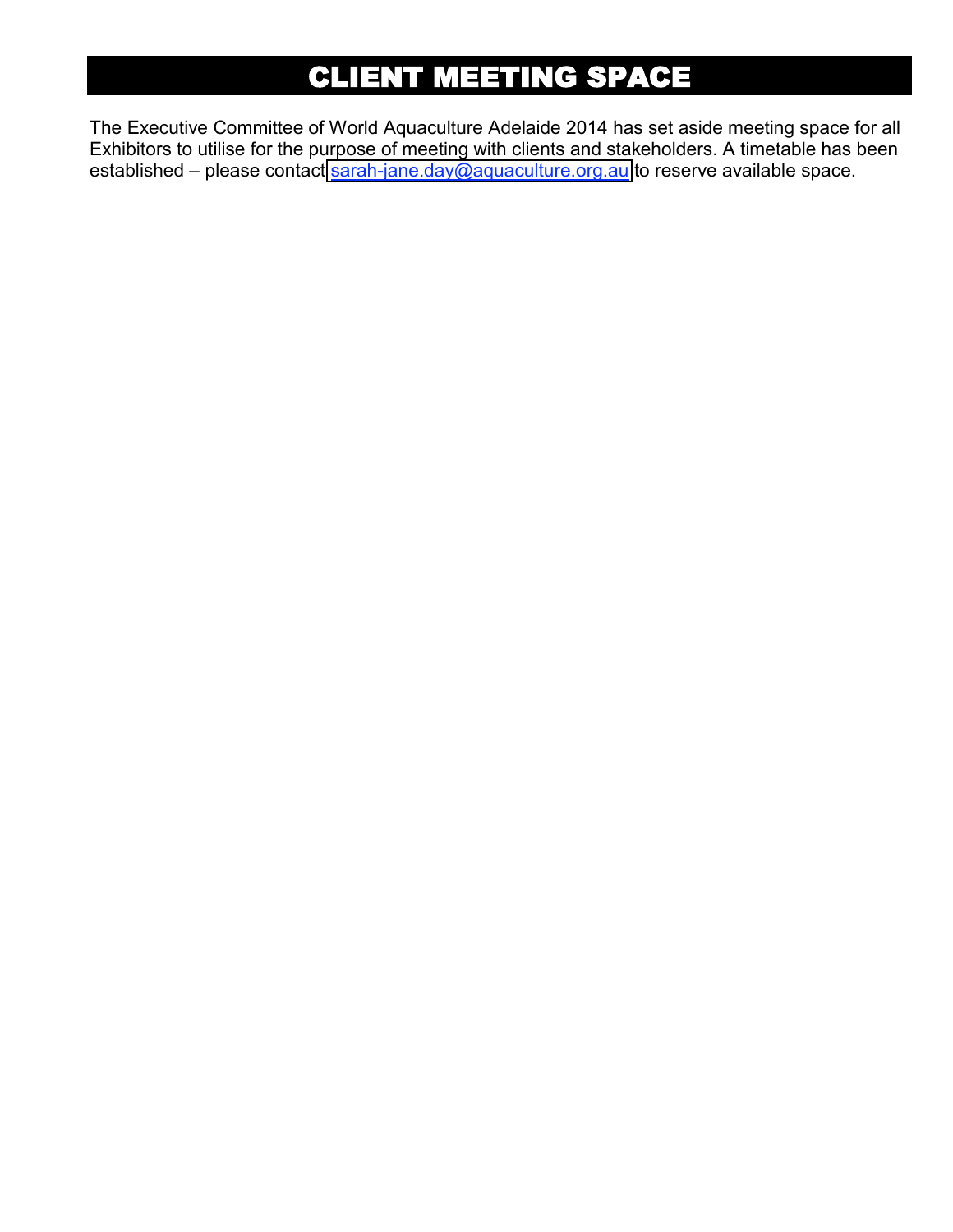

<u>n minimilitiki il</u>

# trade show floorplan

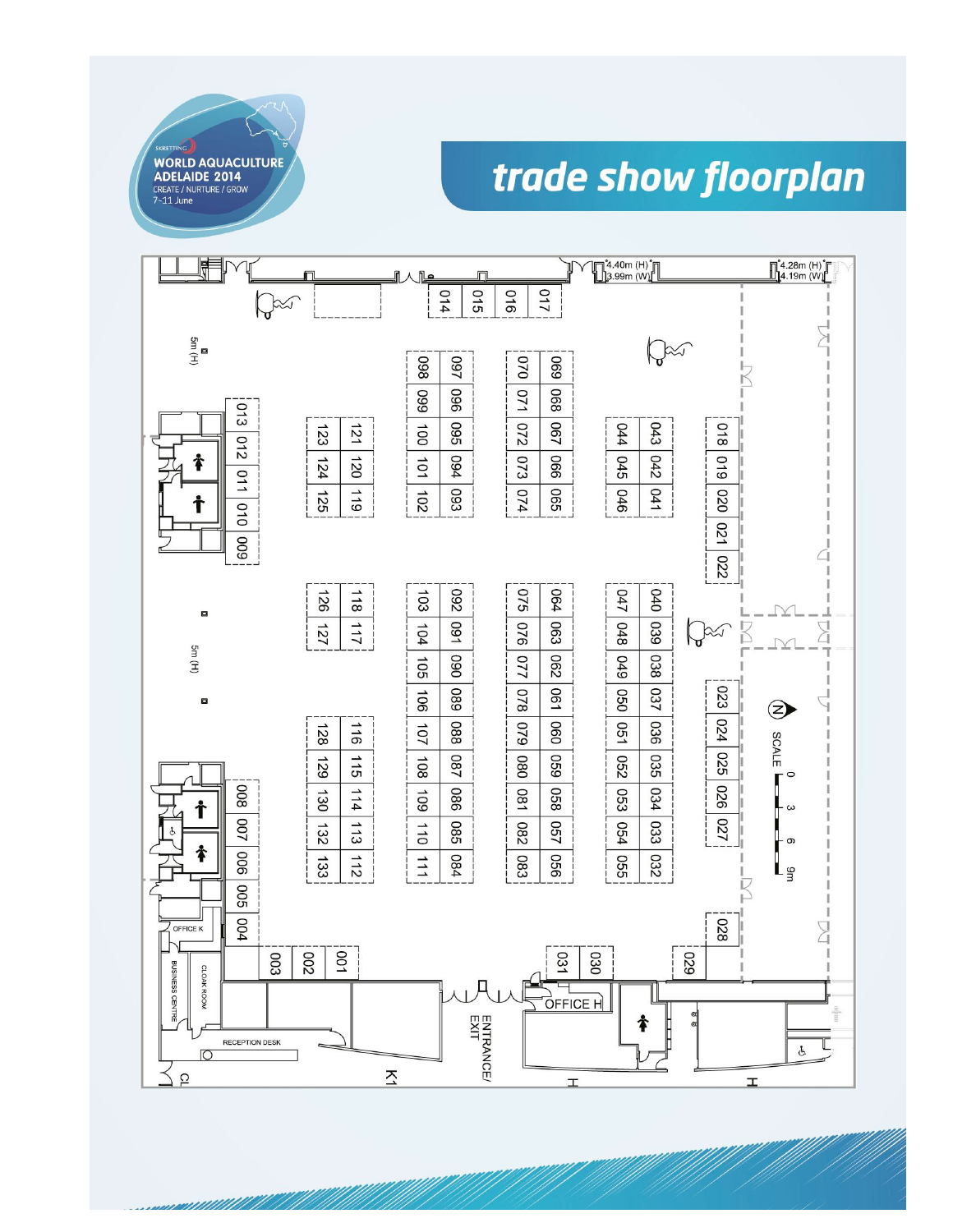# HOTEL, AIR TRAVEL, TOURS

#### **GREAT HOTEL RATES FOR YOU!**

For conference accommodation, contact the Conference Accommodation and Travel Coordinator:

# **Conference Plus Australia**

**Phone:** +61 3 9330 2813 **Fax:** +61 3 9310 3643

**Emai**l: info@conferenceplus.com.au

**Conference online link:** <https://www.secureregistrations.com/WAA2014/>

Special rates have been negotiated for World Aquaculture Adelaide 2014 exhibitors and delegates. To view the full list of accommodation options, please visit the Conference website [www.aquaculture.org.au](http://www.australian-aquacultureportal.com/) or to book accommodation, please do so at the conference online link above. Hotel, studio and apartment options are available.

A full range of pre and post tours have also been arranged.

# AIRPORT TRANSPORTATION

#### **Airport Transfers**

Adelaide airport is eight kilometres from the centre of the city and is easily accessed by car, bus and taxi.

#### **Adelaide Taxis**

Taxis are plentiful at Adelaide airport and will cost approximately \$18 Monday to Friday with an additional tariff of \$5 for weekends from Adelaide Airport to Adelaide CBD Hotel - Call 131008 to book a maxi taxi for 5-8 passengers.

#### **Corporate Sedan**

A Corporate Sedan is available at a price of \$58.21 from Adelaide Airport with a free meet and greet service. To book your vehicle call Hughes Limousines Adelaide on Ph: +61 8 8440 0788 or 1300 1300 20 or email: [res@halsan.com.au](mailto:res@halsan.com.au)

#### **Hire Cars - Europ Cars**

Vehicles are available at special conference daily rates for you:

To be eligible for the special conference rates being 10% off the advertised retail rate log ont[o](http://www.deltaeuropcar.com.au/) [www.europcar.com.au](http://www.europcar.com.au/) and quote the Conference Plus Australia Corporate ID number 50042005 and this will enable you to access the special discounted corporate rate.

Book with Europcar either online or by phone quoting your Corportate ID number on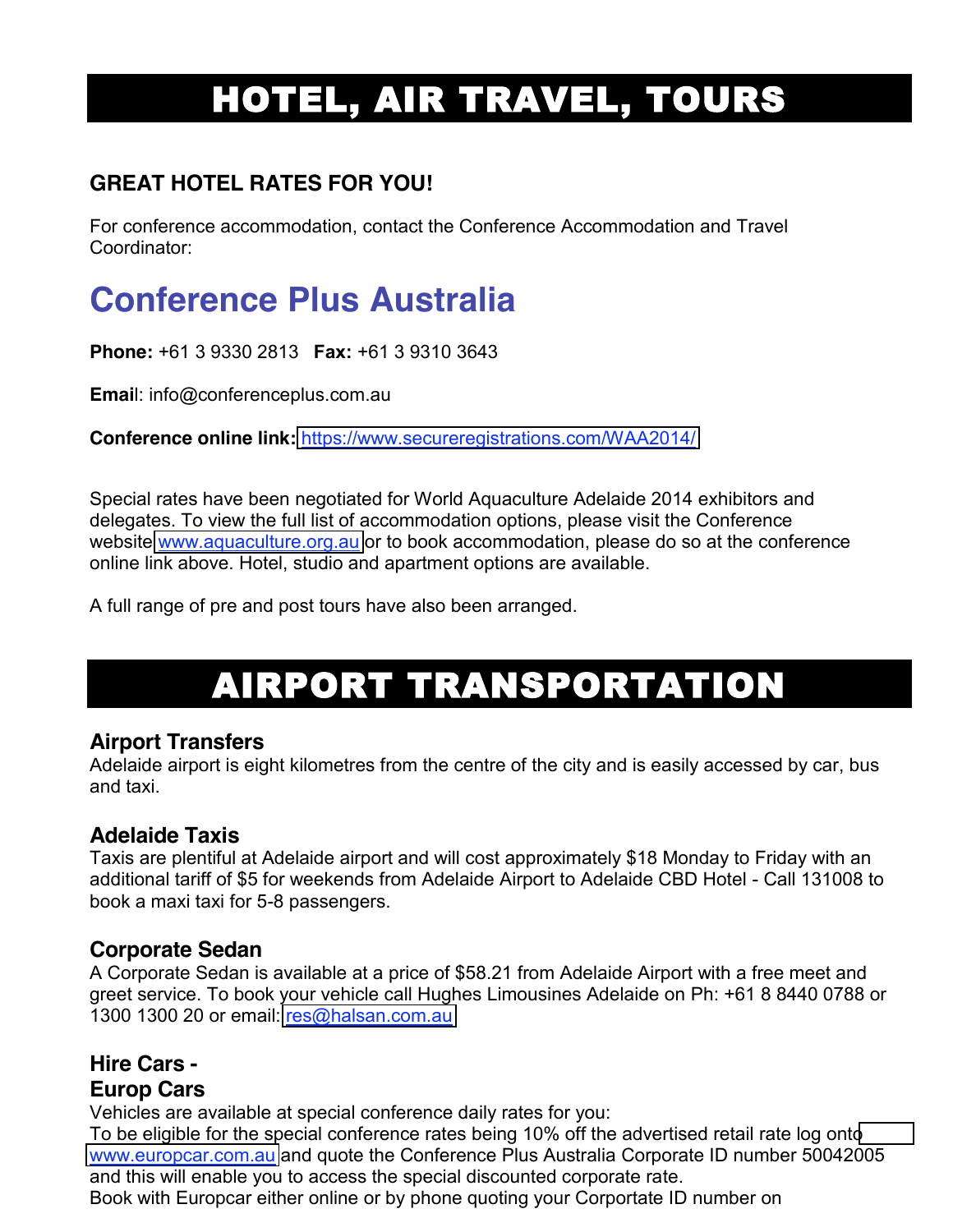1300 555 242(within Australia) +61 3 9330 6160 (outside Australia)

#### **Adelaide Metro JetBus**

If you prefer to catch a bus, the Adelaide Metro JetBus transfers passengers to and from the airport and travels between Adelaide airport and the City.

You will need to purchase a Metro ticket fare on [www.adelaidemetro.com.au/Ticket](http://www.adelaidemetro.com.au/Ticket) to board the bus delivering you to Currie street in the city centre.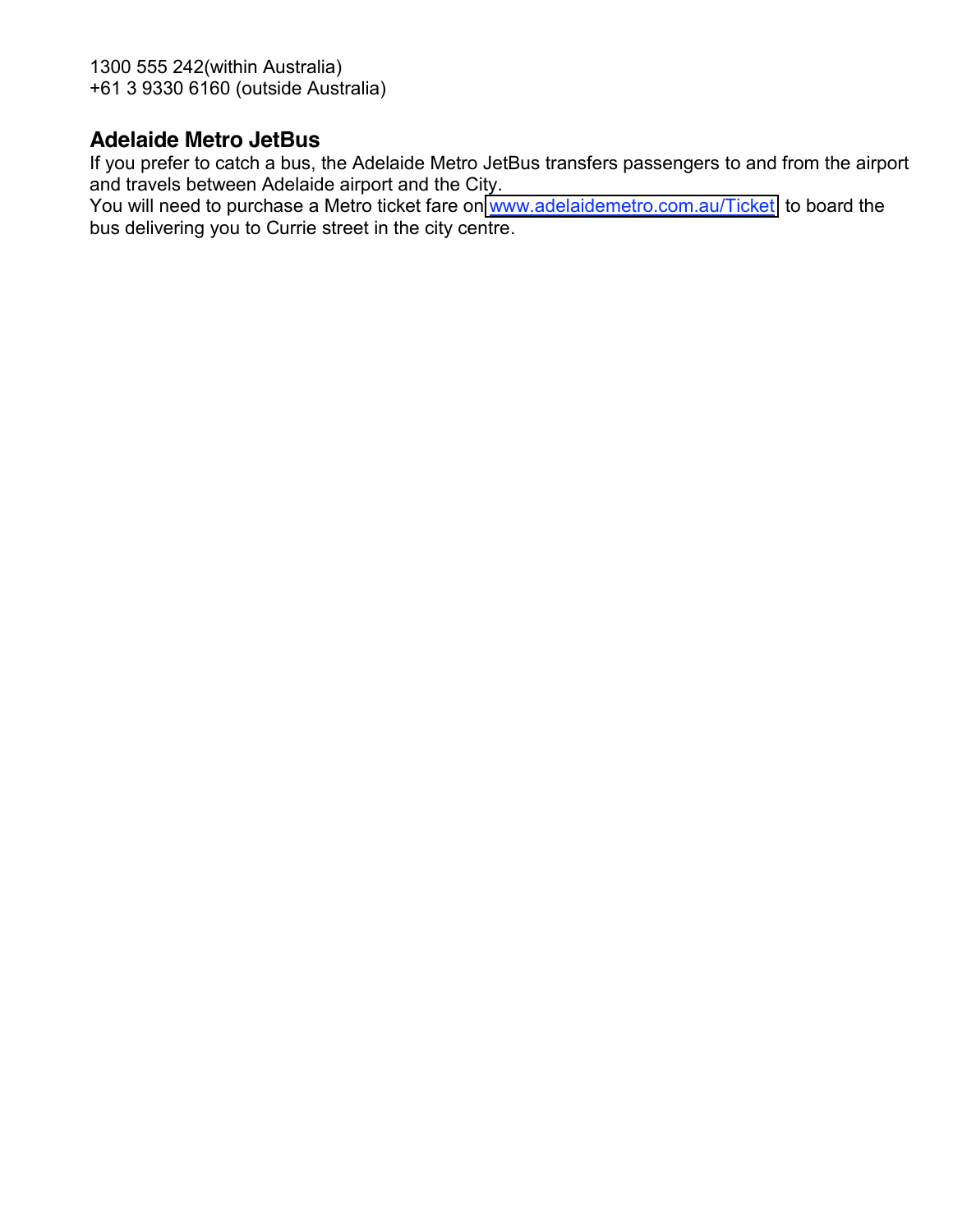# GENERAL SHIPPING GUIDELINES

#### *Avoid problems and extra expense -- PLAN EARLY - SHIP EARLY*

#### OFFICIAL FREIGHT FORWARDER:

Agility Fairs and Events have been appointed the official logistics provider for the World Aquaculture 2014.

Agility specialises in exhibition freight forwarding - both domestic and international. Agility can ensure that your product, display & merchandise are in the right place, at the right time, providing a complete transport, materials handling & storage service. Agility provides a complete service including monitoring of freight from your door step right through to your exhibition booth to make sure your goods are handled in a professional manner and all formalities/deadlines are met. If you are using Agility, your goods will automatically be delivered to your exhibition booth.

#### **Agility Fairs & Events offers the following services:**

- All local, interstate and international transport services including delivery onto each exhibitors' stand at the venue.
- Storage of early consignments, packing materials during the exhibition and storage after the exhibition.
- · For international exhibitors, a comprehensive international freight forwarding service tailored to each particular exhibitor's requirements.
- · Customs clearance, Tariff classification & advice, Duty & Sales Tax assessments and all relevant documentation.

Prior to the show, Agility will make contact to discuss and determine your individual freight and logistics requirements. In the meantime, for any queries please contact:

#### **Agility Fairs & Events**

28-32 Sky Rd, MELBOURNE AIRPORT VIC 3045 Tel: +61 3 9330 3303 Fax: +61 3 9330 3337 E-mail: [expohelp@agilitylogistics.com](mailto:Expoeasy@agilitylogistics.com)

#### **Please note:**

The show moves in on a Saturday and deliveries will not be accepted at the venue earlier. Furthermore, all freight must be removed on the night of show close.

For these reasons, we highly recommend using Agility as their service is door-to-stand and they work weekends and outside normal business hours.

Please refer to the insert "Benefits of using Agility" which outlines the services provided and will assist you in making an informed decision.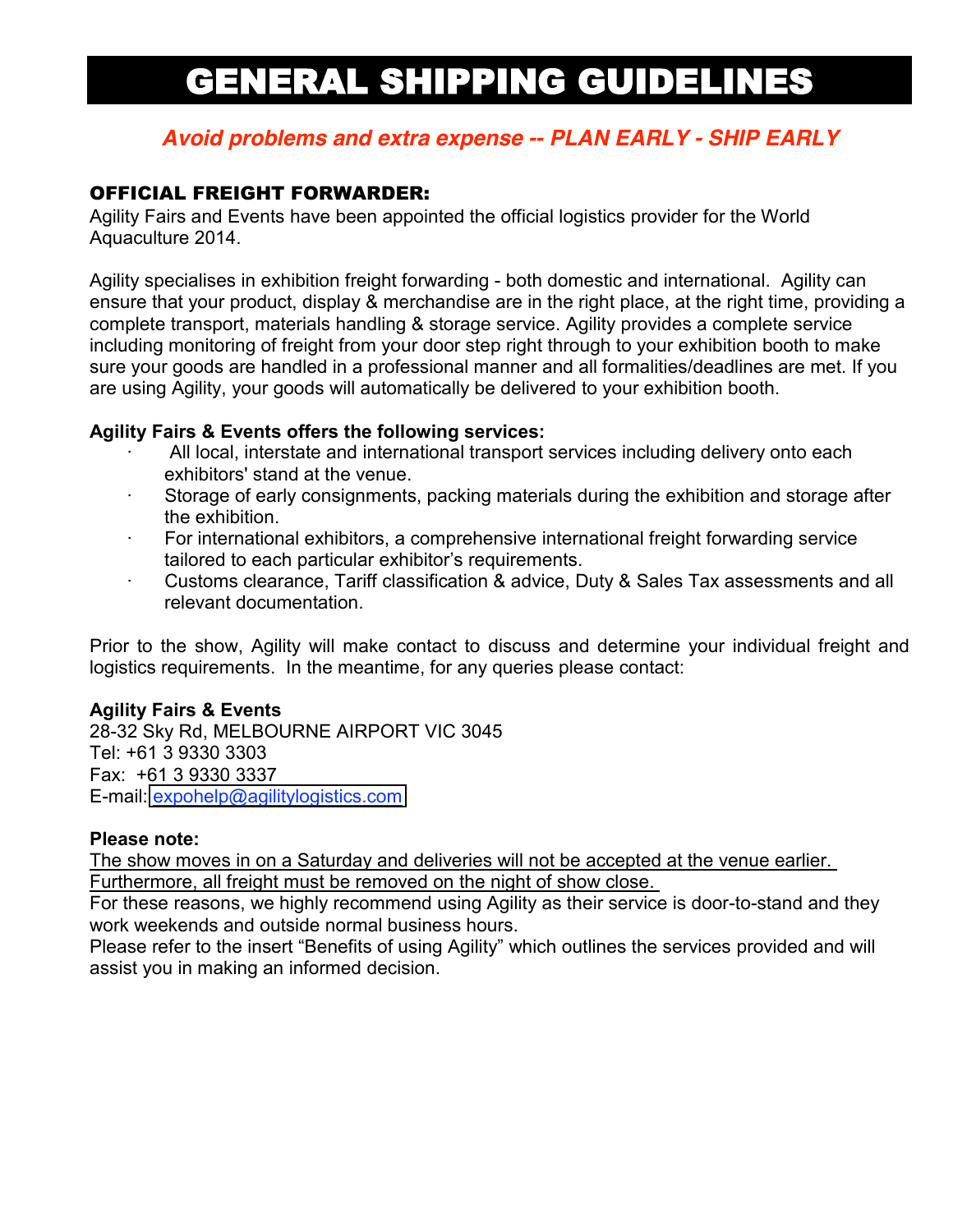#### **ONSITE MATERIALS HANDLING:**

Agility will be operating a forklift service during bump in and bump out to assist exhibitors requiring forklifts, pallet jacks and flatbed trolleys. These are provided free of charge by THE ORGANISER as a service to exhibitors. Please see the Agility staff at the loading dock for assistance.

Forklifts are operating during the following times only:

| <b>MOVE IN:</b> |  |  |  |
|-----------------|--|--|--|
|                 |  |  |  |

| Saturday 7 June  | $10am - 6pm$ |
|------------------|--------------|
| <b>MOVE OUT:</b> |              |

Wed 11 June  $4pm - 7pm$ 

#### **STORAGE:**

There will be limited on-site storage facilities for packing materials and boxes. It is recommended that exhibitors consider their storage needs (of packing crates and freight forwarding materials) for the duration of the exhibition. Exhibitors may not leave boxes and packing material in the exhibition display area during the show. Agility can arrange off-site storage at a cost of \$40.70 per m3 or part thereof.

Please note:

- If you are using your own transport company, Agility cannot sign for delivery of goods on your behalf. Please ensure you make specific arrangements with your transport provider and/or ensure you have a representative onsite at the time of delivery.
- Agility Fairs & Events standard trading conditions apply for services provided it is important that you are aware of these. Services include: transport, cranage, forklift, porterage, clearance, delivery, storage, positioning and all other onsite services.

Why should you use Agility Fairs & Events? Refer to the 'Benefits of Using Agility' document attached.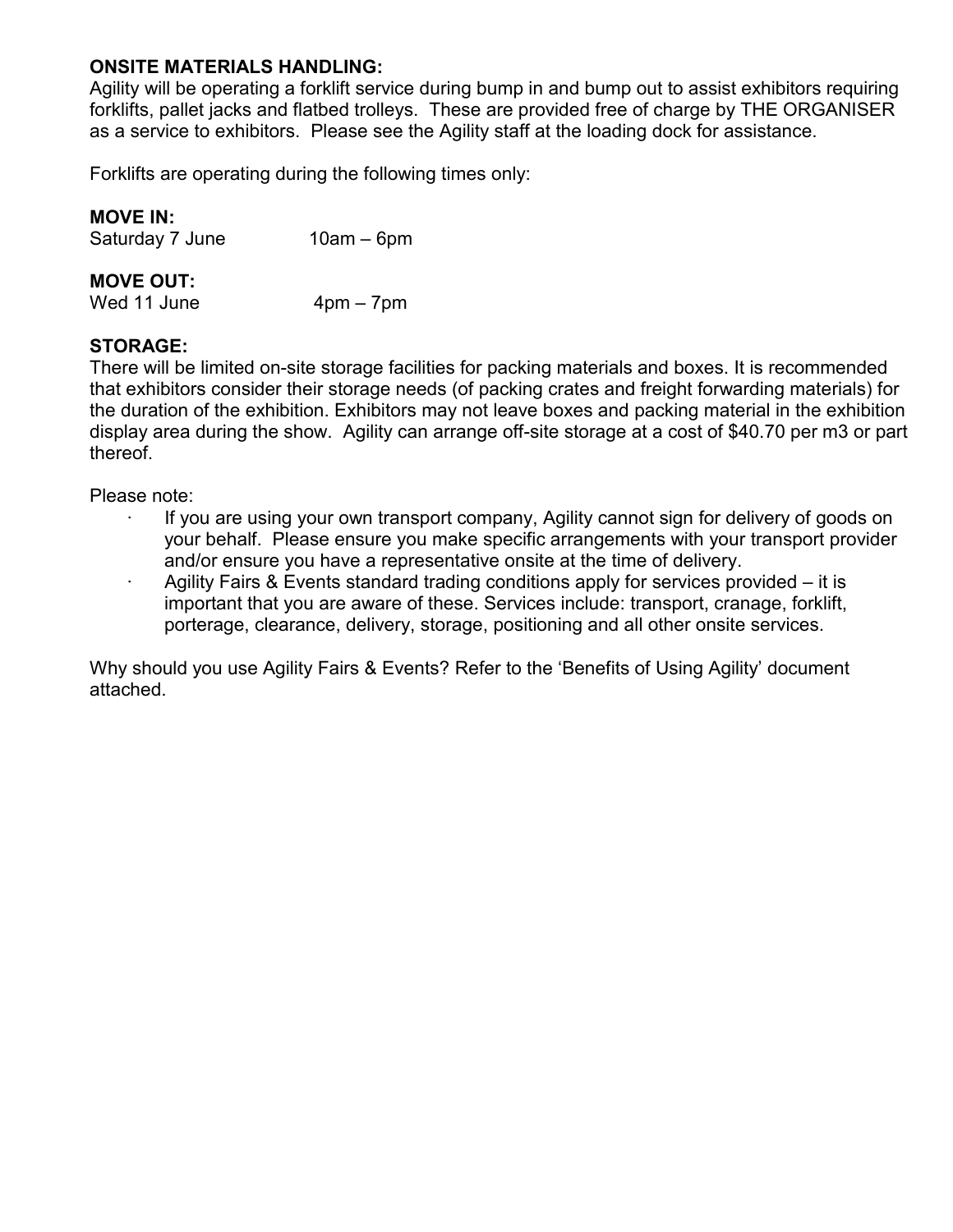# INTRODUCTION TO EXHIBIT SERVICES

**Adelaide Expo Hire is the official stand builder/decorator for World Aquaculture Adelaide 2014.**

#### *Each booth comes with:*

**Walls on 3 sides, 2 Full Conference Registrations, 5 Trade Show Only Passes\* Spotlights, Electricity, 2 Chairs & 1 Table, Fascia Identification Sign** *The Exhibit Hall is carpeted*

**EXHIBITION HIRE, FURNITURE, LIGHTING & ELECTRICAL – refer to paperwork**

**CONTACT DETAILS: Adelaide Expo Hire Sarah-Jean Brooks Telephone: +61 8 8350 2305 Facsimile: +61 8 8350 2301 Email: sarah-jeanb@aeh.com.au Website: www.aeh.com.au 31 Deeds Road, North Plympton, South Australia 5037**

\*\*\*\*\*\*\*\*\*\*\*\*\*\*\*\*\*\*\*\*\*\*\*\*\*\*\*\*\*\*\*\*\*\*\*\*\*\*\*\*\*\*\*\*\*\*\*\*\*\*\*\*\*\*\*\*\*\*\*\*\*\*\*\*\*\*\*\*\*\*\*\*\*\*\*\*\*\*\*\*\*\*\*\*\*\*\*\*\*\*\*\*\*\*\*\*\*\*\*\*\*\*\*\*\*\*\*\* SAVE MONEY, TIME AND ENERGY – ORDER YOUR SHOW SERVICES EARLY!! \*\*\*\*\*\*\*\*\*\*\*\*\*\*\*\*\*\*\*\*\*\*\*\*\*\*\*\*\*\*\*\*\*\*\*\*\*\*\*\*\*\*\*\*\*\*\*\*\*\*\*\*\*\*\*\*\*\*\*\*\*\*\*\*\*\*\*\*\*\*\*\*\*\*\*\*\*\*\*\*\*\*\*\*\*\*\*\*\*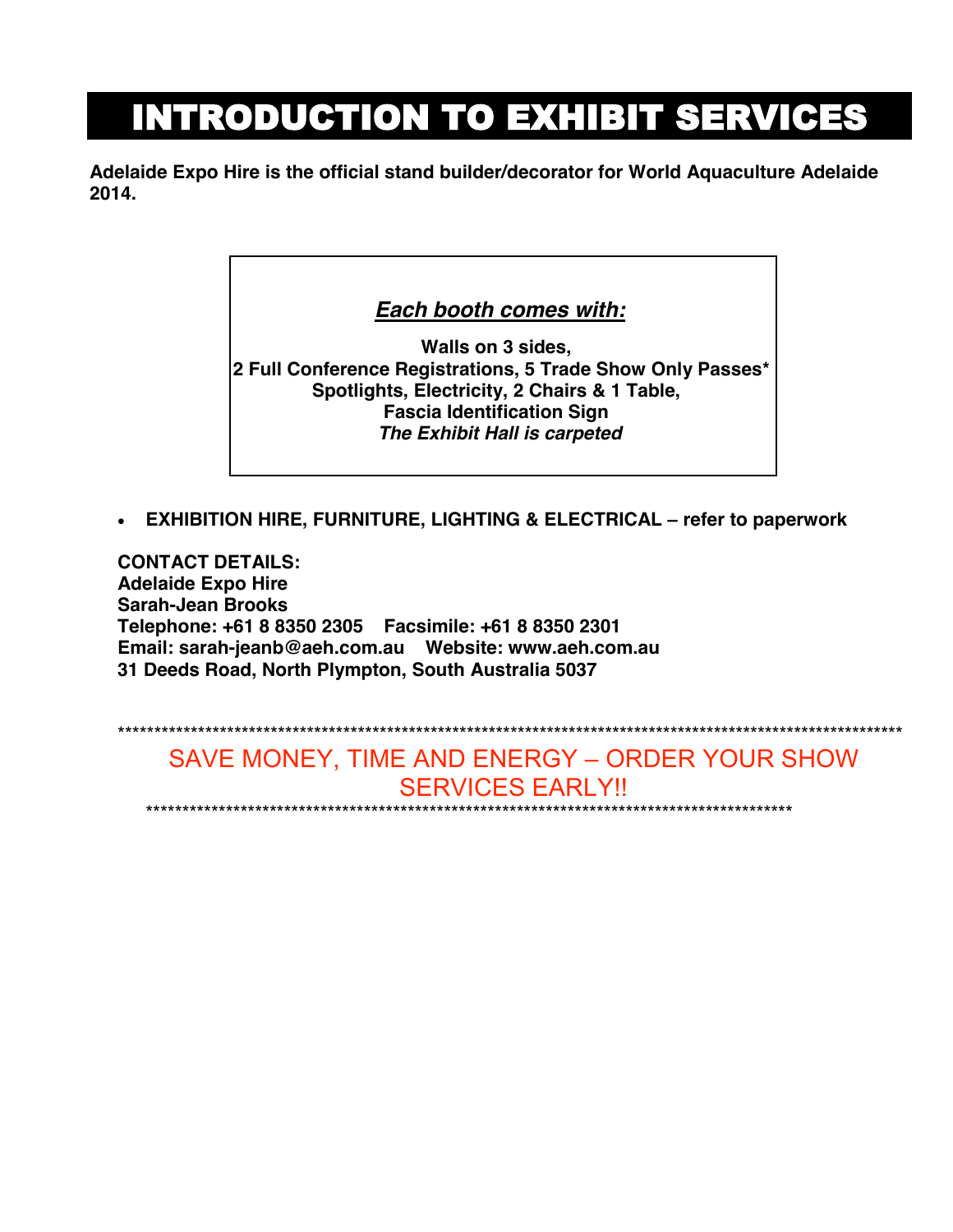#### **PLEASE FIND LINKS TO ALL RELEVANT PAPERWORK/FORMS ETC. BELOW -**

**Adelaide Convention Centre**

- **[ACC Exhibitor Handbook](http://aquaculture.org.au/images/downloads/Exhibition_Handbook-1.pdf)**
- **[Delivery Label](http://aquaculture.org.au/images/downloads/Exhibitor_Label_27923.pdf)**

**Adelaide Expo Hire**

- **[Furniture Packages](http://aquaculture.org.au/images/downloads/AEH_Furniture_Packages_Aquaculture.pdf)**
- **[Exhibitor Kit](http://aquaculture.org.au/images/downloads/AEH_Exhibitor_Kit_Corinthian.pdf)**

**Agility Fairs and Events**

- **•** [Benefits of Using Agility](http://aquaculture.org.au/images/downloads/Benefits_of_using_Agility.pdf)
- **[Transport Form](http://aquaculture.org.au/images/downloads/World_Aquaculture_Transport_Form.pdf)**
- **[Materials Handling Form](http://aquaculture.org.au/images/downloads/World_Aquaculture_Materials_Handling_Form.pdf)**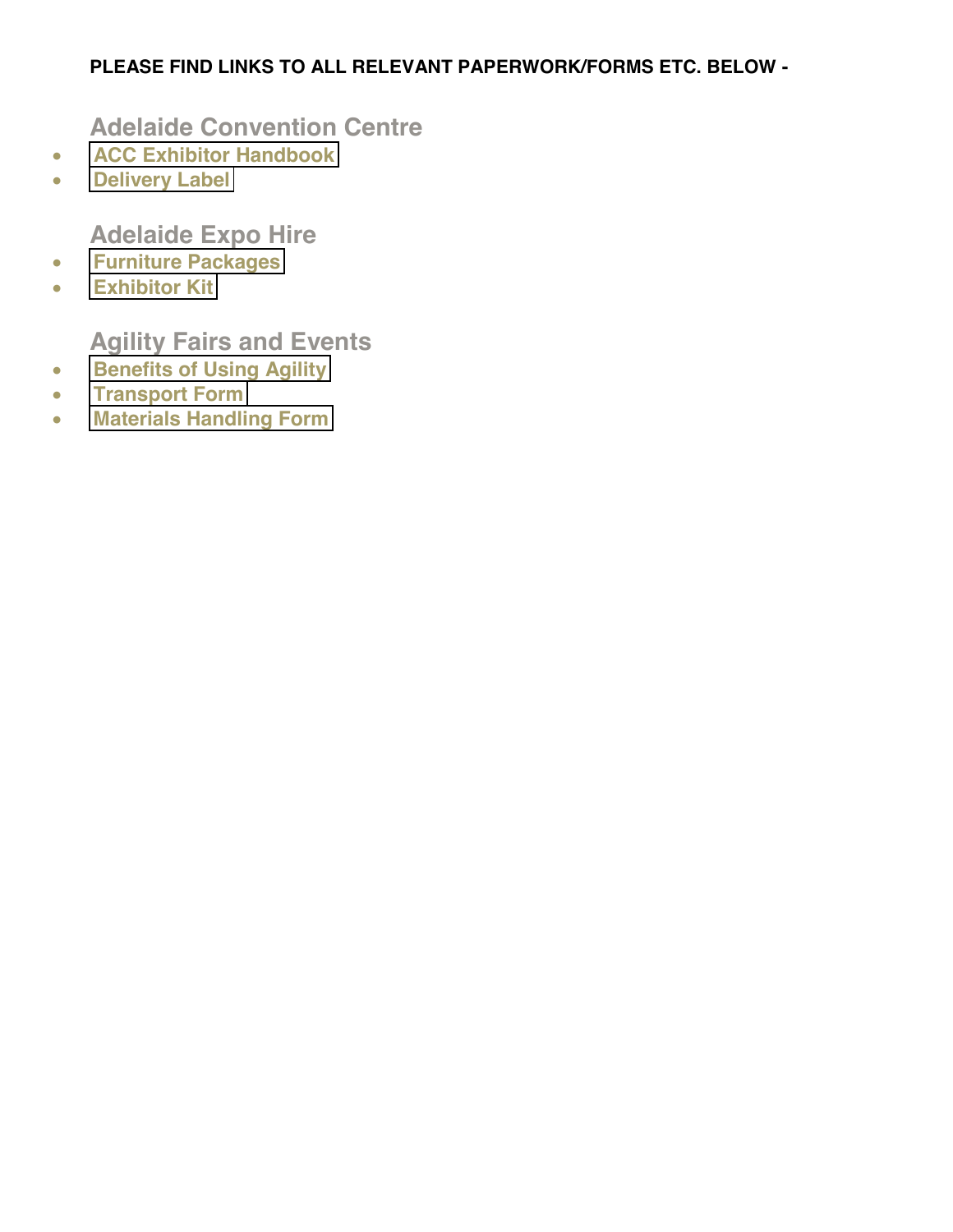# SECURITY

Exhibitors are asked to take precautions in guarding their exhibits and personal belongings. Move-in and move-out hours are particularly sensitive times when thefts of small, easily carried items are more likely to occur (laptops, cell phones, instruments). We suggest that you plan your staff schedule so that your exhibit is not left unattended during these times.

**WORLD AQUACULTURE ADELAIDE 2014 CANNOT BE HELD LIABLE FOR LOST OR STOLEN ITEMS.**

# MESSAGES

**Conference Management cannot deliver messages to your booth. If you will be receiving phone calls during the exhibition, please plan to have your own phone in your booth or arrange to rent a cell phone or pager.**